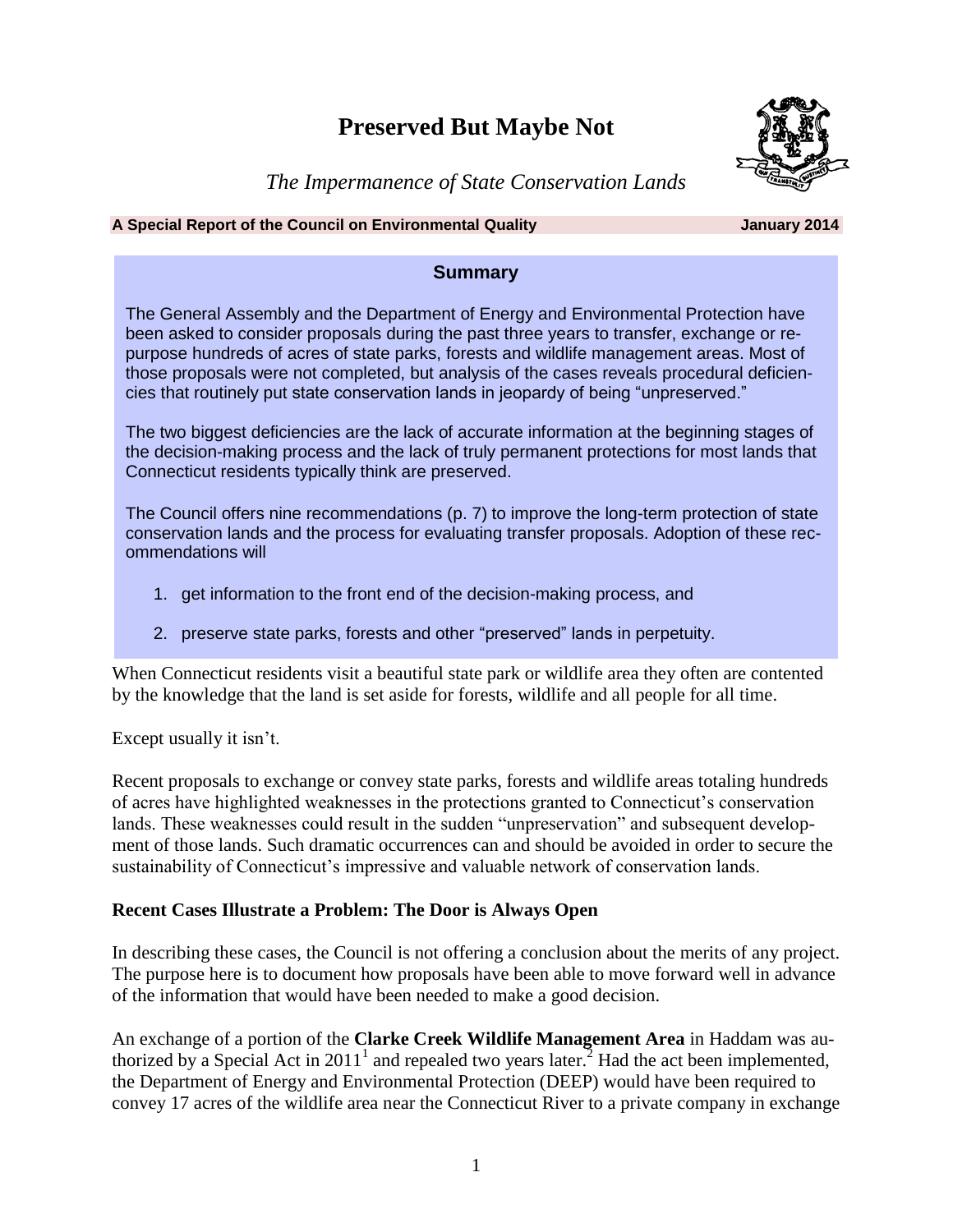for about ninety acres of forest in a more upland location if the value of the lands were determined to be similar. The deal never was consummated because of a great difference in the appraised values of the lands.

The wildlife area had been bought by the state in 2003 with language in the deed that said this parcel

"has high priority recreation, fishery, and conservation value, and is consistent with the state comprehensive plan for outdoor recreation and the state plan of conservation and development, and should be retained in its natural scenic or open condition as park or public open space."<sup>3</sup>

The land was described in quite different terms by proponents of the exchange in public hearing testimony:

"Under this plan, the state would exchange land, which is essentially a former sand pit, full of shrubs, so it could be redeveloped as a tourism destination and a job creator for the local economy."<sup>4</sup>

and

"The main area of the DEP parcel that we're interested in…was formerly a sand and gravel pit for several decades… There's little or no native vegetation, mainly just some trees around the edges."<sup>5</sup>

Which was accurate, the deed or the testimony? Remarkably, it might all have been true to some extent. Sandy soils can support a community of shrubs that are of uncommon importance to wildlife. As DEEP states, "There are many birds that use shrubland habitat at some point in their life, but there is a group of about 40 birds that rely specifically on shrubland habitat for breeding," and "the Wildlife Division in cooperation with other partners has initiated the Young Forest and Shrubland Initiative to help restore these important habitats."<sup>6</sup> The true condition and natural resource value of the land were questions of fact, not opinion, but those facts were never known. No report was produced that documented the wildlife present on the land or DEEP's objectives for wildlife conservation there.

Under the terms of Public Act 13-23, DEEP will transfer about eight acres of **Hammonasset State** 

# **On Election Day 2013…**

.. two exchanges of state land were approved by voters in New York. The opportunity for every voter in that state to review and consider the details of every proposed exchange in the Adirondack and Catskill regions is provided by the New York **state constitution**. A proposal is put before the voters only after approval in two separately-elected legislative sessions. Exchanges of other state conservation lands require approval in two successive sessions because, according to the constitution, "the legislature shall…provide for the acquisition of lands and waters, outside the forest preserve counties, and the dedication of properties so acquired or now owned, which because of their natural beauty, wilderness character, or geological, ecological or historical significance, shall be preserved and administered for the use and enjoyment of the people. Properties so dedicated shall constitute the state nature and historical preserve and they shall not be taken or otherwise disposed of except by law enacted by two successive regular sessions of the legislature."<sup>7</sup>

**Park** to the Town of Madison for inclusion in the latter's adjacent park. A condition of the act's language requires the town to "undertake all reasonable and prudent efforts, as reasonably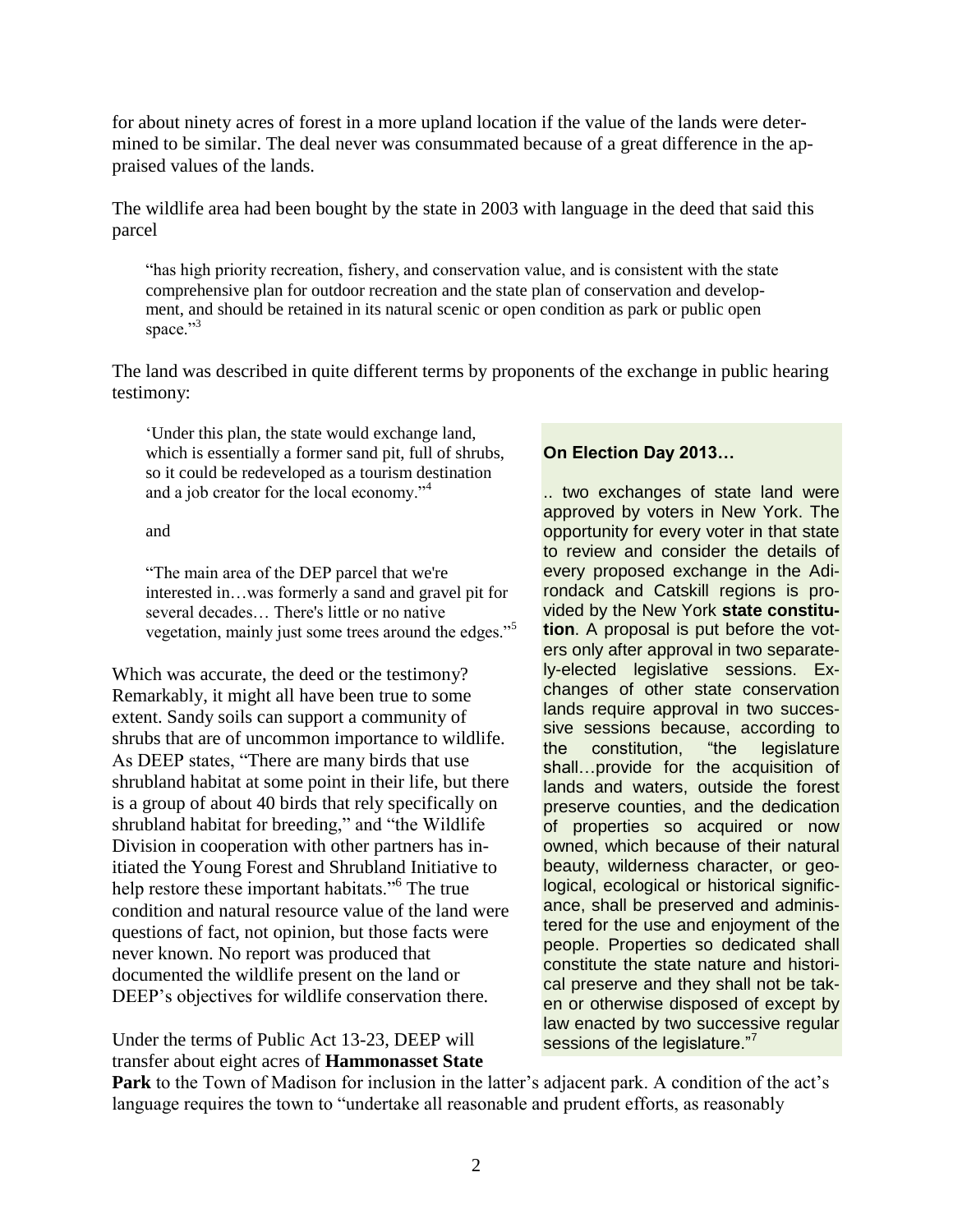determined by the Commissioner of Energy and Environmental Protection, to protect established natural habitat." But what is the "established natural habitat?" That has yet to be determined.

In April 2013, the Department of Emergency Services and Public Protection, Division of State Police [proposed](http://www.ct.gov/ceq/cwp/view.asp?a=987&Q=524040) to accept a transfer of land from DEEP within **Meshomasic State Forest** so that a firearms training facility could be constructed. Because this was a proposal of executive agencies, not the General Assembly, it was subject to the requirements of the Connecticut Environmental Policy Act (CEPA), which includes the need for early public notice and comment, known as early scoping.<sup>8</sup> Through the scoping process, the sponsoring agencies learned that the site was the home of endangered species and was Connecticut"s first state forest and was opposed overwhelmingly by the public and host municipality. The proposal was withdrawn, confirming the importance of early scoping (a process that is fairly new, having been inserted into the CEPA process as a mandatory step in 2002). Again, the question is: How can a project be planned for months at considerable expense before critical knowledge becomes available for decision-making?

There have been many other exchanges and transfers proposed in recent years that are not described here.<sup>9</sup> (May I Have Some of Your Land?, on page 4, describes a request for 140 acres.)

Three common threads run through most proposals to use conservation lands for other purposes:

- $\triangleright$  The land is viewed by those proposing its transfer as unused, underutilized or vacant, as opposed to serving a specific conservation purpose.
- $\triangleright$  To the proponents, the door to an exchange appears to be wide open because the conservation lands are not in fact preserved in perpetuity.

# *Un*protected Open Space on the Map

The Department of Energy and Environmental Protection has labored for at least 13 years to create an inventory of "preserved" lands across the state. Known as the Protected Open Space Mapping project, or POSM, the database now includes maps and data on lands owned by DEEP, municipalities, land trusts and other organizations within most towns. POSM is concerned with counting and mapping lands, while this memo is more concerned with the actual legal status of lands classified as "preserved," but the two topics are closely linked. It would be useful to know what percentage of the land in the POSM database is actually without legal protection, but such data are not known. An interesting example of "impermanence" came to light recently. The Town of Bethel was awarded a state grant in 1983 to develop an industrial park. One of the conditions of the grant was to leave several acres in their natural state. Those conditions expired after 30 years. In reviewing a 2013 proposal to give the town a new grant to expand the industrial park, the CEQ noticed that some of the land – the parcels left alone in 1983 – was included in the POSM data. Further examination revealed that all land owned by the town was included in POSM because of an assumption that such land was preserved as open space, a faulty assumption. (Note: The Town of Bethel stated in October 2013 that it was revising its plans and would not expand the industrial park into the lands it left alone in 1983.)

The Council commends and encourages DEEP's efforts to map all "open space," as such a map would be helpful to all residents and organizations working to conserve land. However, no one should make assumptions about a parcel's permanent protection. The POSM project or its successor should include documentation about the level of protection granted to each parcel in the data base. This will be a big task with which many local conservation commissions would help.

 $\triangleright$  Complete and accurate knowledge needed to make a good decision arrives late in the process.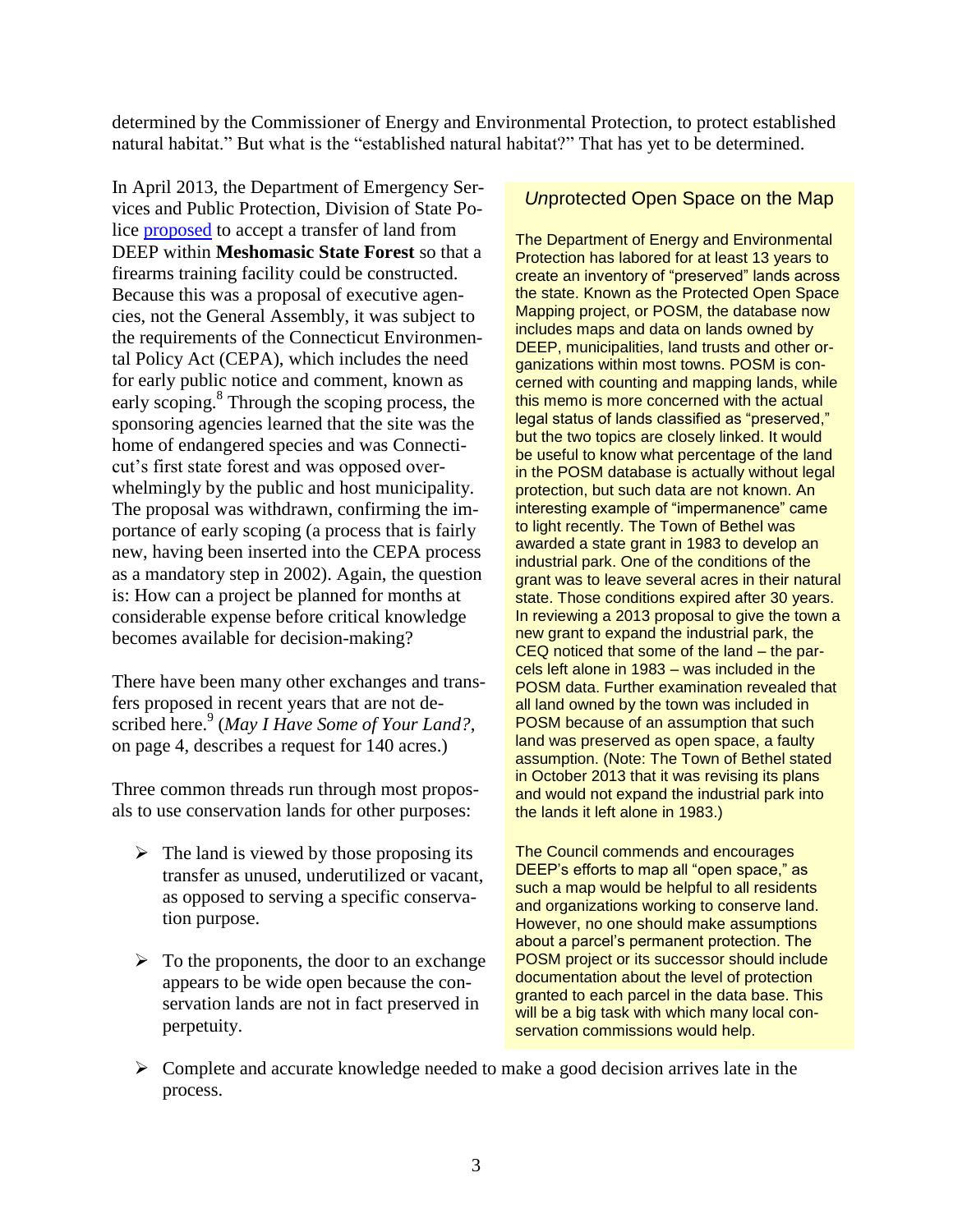# **Land Transfers and the CEQ: A Brief History**

The Council has fielded complaints about state land transfers for decades. Residents who settle into neighborhoods near state parks and forests – and in doing so pay a premium in purchase price and municipal property taxes<sup>10</sup> – assume those lands to be preserved in perpetuity, but that assumption is unfounded. The Commissioner of Energy and Environmental Protection has full authority to exchange land or interests therein.<sup>11</sup> In the 1980s, when DEEP (then the DEP) had an inadequate budget for preserving land, it was open to proposals to swap lands if the state ended up with desired acreage. Predictably, residents living near the state lands that were to be swapped and subsequently developed were dismayed, especially when those nearby state lands were being traded for lands to be preserved farther away, sometimes in other towns. At the recommendation of the Council, the DEP adopted a Land Exchange Policy in 1990 that included provisions for notifying local officials and the public in addition to defining criteria for an acceptable exchange.

In 2007, the Council received a complaint about a DEP-approved swap that actually had occurred in 2000 and found that the DEP had not adhered to its Land Exchange Policy. Again at the Council"s recommendation, the DEP issued a new directive in 2008 to establish a logical process for land exchanges, which since has been applied to exchange proposals from private interests (see sidebar, below). Meanwhile, a 2007 law provides for public notification and comment when state land (with some exceptions) is proposed for transfer out of state ownership.<sup>12</sup> The 2007 law has been helpful to some aspects of the land-transfer process and has resulted in the conservation of surplus state lands that had been proposed for transfer.<sup>13</sup>

Neither the 2008 directive nor the 2007 law applied to any of the specific cases discussed above.

# May I Have Some of Your Land?

DEEP's 2008 Directive on Exchanges of Land has been applied by DEEP to many proposals from private interests. The summary of a single 2012 DEEP staff meeting includes discussion of five such proposals. These cases, like the others in this memo, highlight the need to protect conservation lands more thoroughly, if only to discourage proposals that end up going nowhere but consume DEEP staff resources which are needed for other urgent tasks. An example: Developers of a proposed wind energy facility in Ashford proposed in 2012 that they be given about 140 acres of **Nipmuck State Forest** – an area characterized by their representative as having "difficult grades, poor soils and a lack of practical access" – in exchange for 11 acres near a highway exit and pond. DEEP staff reviewed the proposal in accordance with the 2008 directive and, after four months, denied it. Staff of various DEEP bureaus examined the request and determined that the 140 acres were "integral and significant to the resource management programs of the Department." An uncounted but significant amount of staff time was expended to conduct research and reach a conclusion that should have been self-evident. Ideally, the tract in question – which includes part of the renowned Mountain Laurel Sanctuary – would have been protected by language that would have made an exchange impossible except under truly extraordinary circumstances; failing that, sufficient natural resource information would have been available to all parties to make the decision possible and immediate without much staff time being expended. It would seem that the developer also would have benefited from an immediate answer, as some engineering was completed, presumably in anticipation of a favorable reply.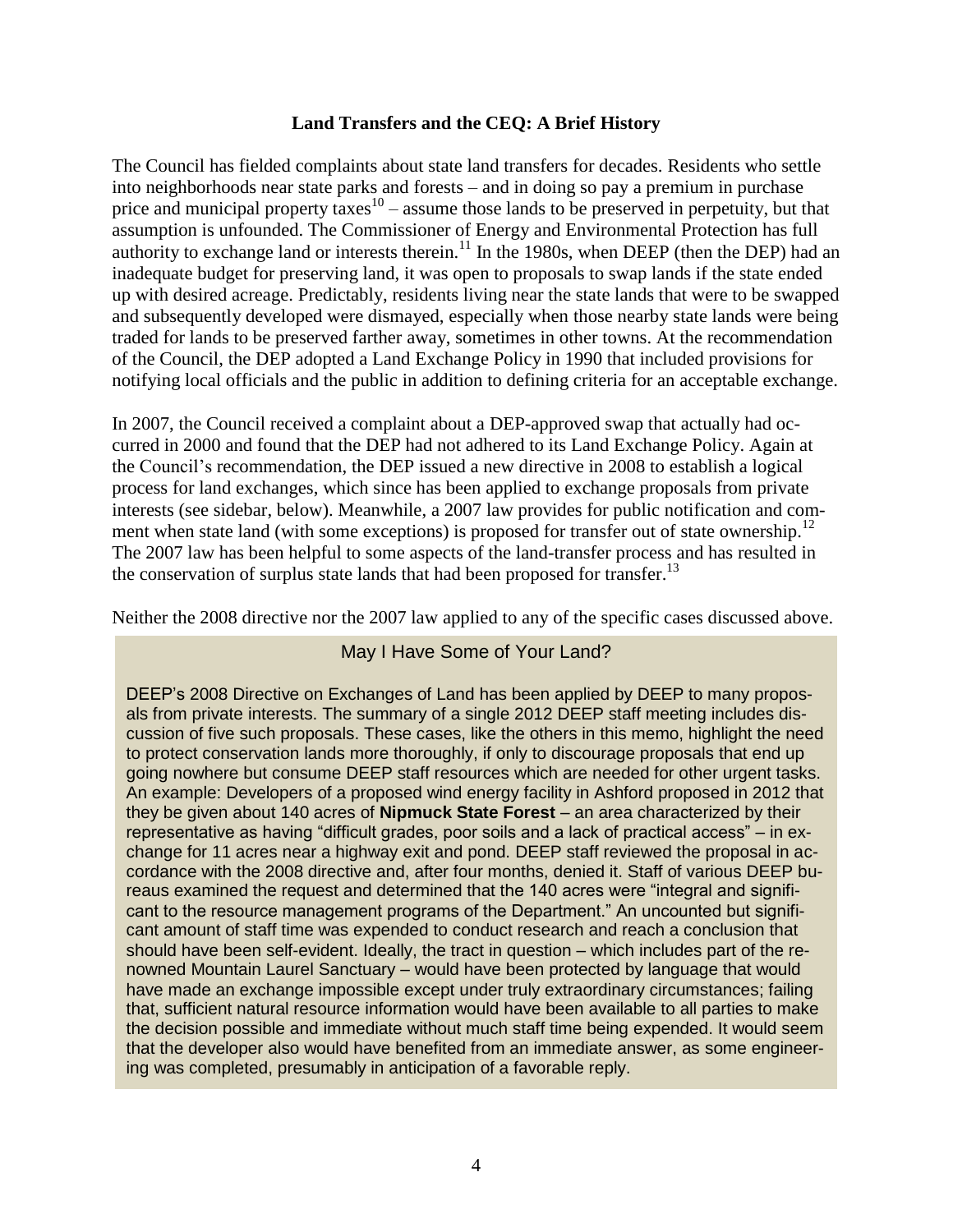# **Recent History**

[Public Act 12-152,](http://www.cga.ct.gov/2012/ACT/PA/2012PA-00152-R00SB-00347-PA.htm) An Act Concerning the State's Open Space Plan, includes provisions that could, if implemented, help prevent the imprudent transfer of state lands that have significant conservation value, especially those under the care of agencies other than DEEP. Under the Act, DEEP is to develop strategies "for protecting in perpetuity lands of high conservation value" and establish a process by which all state agencies may identify such lands. When implemented, that law also should lead to more permanent protection of state forest and park land. Again, however, few if any of the cases discussed above would have been affected by those provisions even if they had been implemented.

# What Does P.A. 490 Have to Do With State Lands?

Adopted 50 years ago, Public Act 490 allows landowners to have their qualifying lands classified as farm or forest land and thereby be subject to reduced municipal property tax rates. Under a separate law (CGS Section 12-81(7)), most lands owned by the state and nonprofit conservation organizations are exempt completely from property taxes. The State of Connecticut does not pay property taxes to municipalities but does reimburse them through appropriated Payments in Lieu of Taxes (PILOT). So why would the state need to classify its own State Forest lands under P.A. 490? Because town assessors do not always accept the permanency of the protection afforded state lands; just because a parcel is state forest land now, they reason, does not mean it is protected for the future, and therefore the land should be assessed at market value like other lands whose owners have not chosen to classify their land as forest under P.A. 490. In some towns, the difference is millions of dollars in assessed value, which changes the PILOT payments proportionally. (And because the PILOT fund is finite, the amount available to other municipalities *shrinks* proportionally.) As a result, DEEP staff spends considerable time and money on the unexpected task of classifying State Forest as forest land under P.A. 490 – a process that requires expertise, authoritative reports, time and expense.

# **Conclusions**

- Residents have a strong sense that state conservation lands are protected forever, even when the law says otherwise. Proposals to exchange or re-purpose conservation lands conflict mightily with public expectations.
- There is a common thread that runs through proposals to exchange or re-purpose state conservation lands: the land is characterized by proponents as surplus, unused or without special attributes that justify its continued status as state park, forest or wildlife management area. Sometimes the land is characterized as being deficient by reason of having poor soils, steep slopes or some other perceived flaw. Decision makers might read those descriptions without benefit of actual information about the land"s conservation value.
- Exchanges and swaps undermine the support of citizen volunteers when the state should instead be cultivating stronger support. The State of Connecticut benefits greatly from residents" affinity with conserved lands. Because many people are willing to pay more to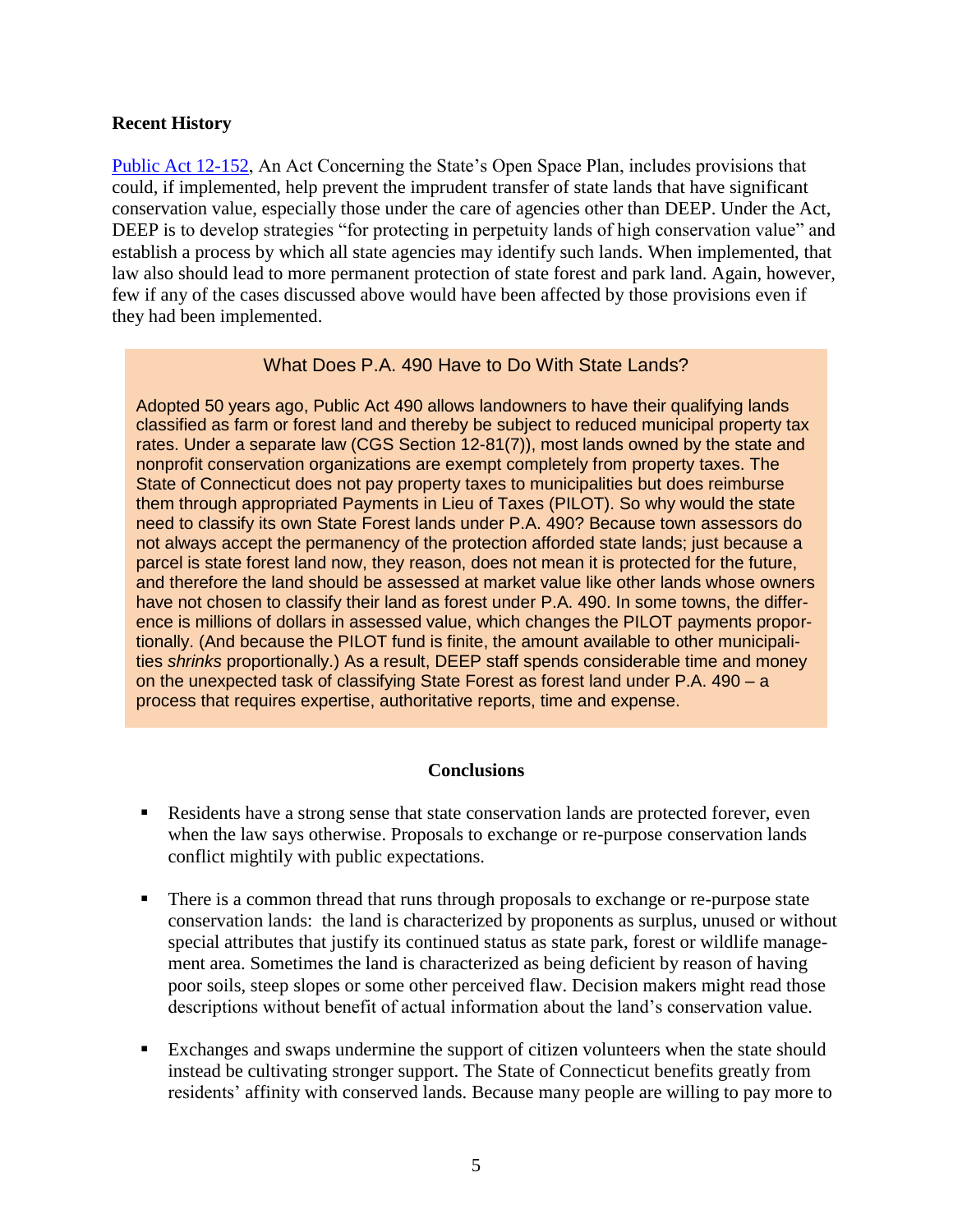live near such lands, municipal tax revenues see gains. More importantly, local residents and regular visitors frequently develop special interest in those lands and the state gains again from those citizens" substantial volunteer efforts. Those efforts often are organized through Friends groups. The Friends of Connecticut State Parks expressed dismay a sense of betrayal when state conservation lands were given away.<sup>14</sup>

- The impermanence of state conservation lands costs taxpayers in at least two ways even when proposed exchanges are not completed. First, as discussed above, the evaluation of requests for exchanges consumes valuable staff time that is needed on other projects. Second, DEEP spends staff resources on the classification of state lands under P.A. 490 for municipal tax assessment purposes, a process that would be unnecessary if the lands had permanent protection.
- Most state lands were acquired, sometimes by gift but often at considerable expense, for specific conservation purposes that often are not apparent or known to the public.
- **Recent [reports](http://www.ct.gov/deep/lib/deep/climatechange/connecticut_climate_preparedness_plan_2011.pdf) have identified a new and important reason for the continued preservation** of certain lands, especially in coastal areas: resilience to climate change and rising seas. As temperatures and sea level rise, some preserved lands which may now harbor only common upland species will be needed to accommodate the "retreat" of coastal ecosystems $^{15}$
- Some lands owned by municipalities and nonprofit organizations are often considered to be preserved but some (primarily municipal lands and easements) are beset with the same lack of permanence as state lands.
- Any change to statute or procedure is itself not permanent. New York has excellent language in its constitution that reduces the risk that future decision makers – who might place less value on land conservation – will be able to exchange state conservation lands.

# **Need for Action**

The Conservation and Development Policies Plan adopted by the General Assembly in 2013 is organized into six Growth Management Principles. Principle #4 concerns natural resources; the first two policies are to

**"**Continue to protect permanently preserved open space areas and …

Limit improvements to permanently protected open space areas to those that are consistent with the long-term preservation and appropriate public enjoyment of the natural resource and open space values of the site;..."

These policies require consistent commitment from all branches and agencies of state government.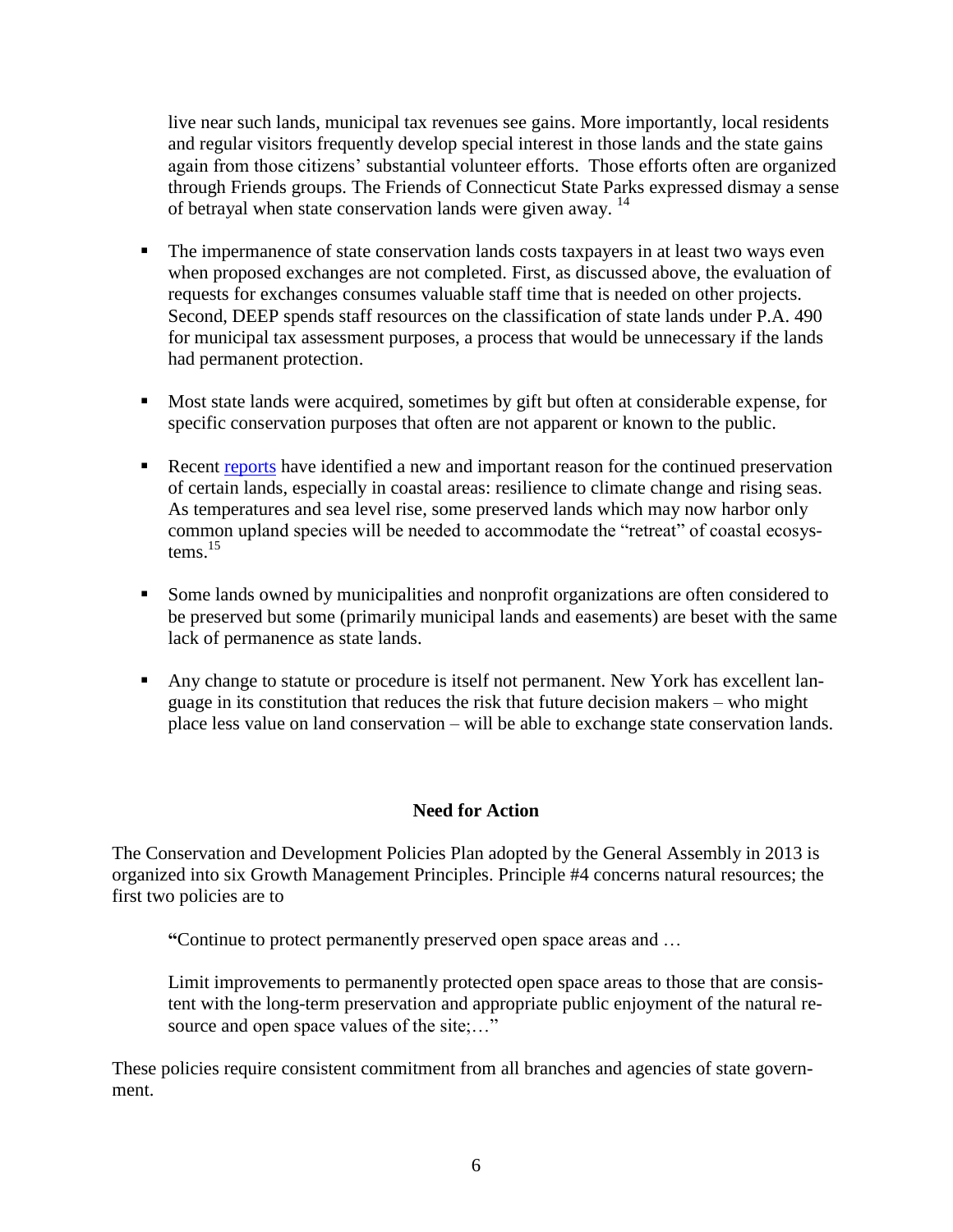# **Recommendations**

These recommendations are aimed at getting information to the front end of the decision-making process for land transfers and at preserving "preserved" lands in perpetuity.

1. **A clear and unified process:** The General Assembly and all state agencies should follow a unified procedure prior to proposing the transfer or re-purposing of state conservation lands. This procedure should include the completion of a form by DEEP that includes brief information about a property"s history, conservation purposes, natural resources and general management plans. Such information should be made public at the earliest possible stage of the process. The intent of such a procedure would be to document at the earliest stages whether a parcel is just "unused property" or is in fact important to a conservation purpose.

> The unified procedure should have specific minimum requirements, including the information described above as well as information about the parcel"s ecological relationship to surrounding lands and the landscape of the community. Another factor for evaluation should be the property's potential contribution to climate change resiliency – that is, the ability to absorb and accommodate the landward movement of coastal ecosystems as temperature and sea level rise.

> In the event that the DEEP has insufficient resources to complete the requested forms, the law should allow the landowner to pay a DEEP-approved contractor to complete the form for approval and submission by DEEP.

2. **Plans and data**: DEEP should have a conceptual management plan for each property, or at the least a public "data sheet" describing the property"s purposes, natural resources and general purposes. DEEP does in fact have management plans for many parks, forests and wildlife areas, but in the interim, for those which do not there should be data available for quick consultation by all parties.

> By having management plans (or at least public data sheets) ready, the Council suggests, DEEP should be able to save significant amounts of staff time when swap proposals are made. In fact, the ready availability of management plans probably would dissuade many landowners from proposing exchanges in the first place, as they could see that the conservation lands in question are valuable to the state and are not just vacant or underutilized land.

3. **Preserve for perpetuity:** All future acquisitions of land for conservation purposes should be implemented in a way that ensures their permanent protection. There are several options, some of which would require legislation.

> Note: When DEEP awards a grant to a municipality or nonprofit organization to acquire land, it requires the land to be subject to a permanent conservation easement, but no parallel requirement applies to state acquisitions.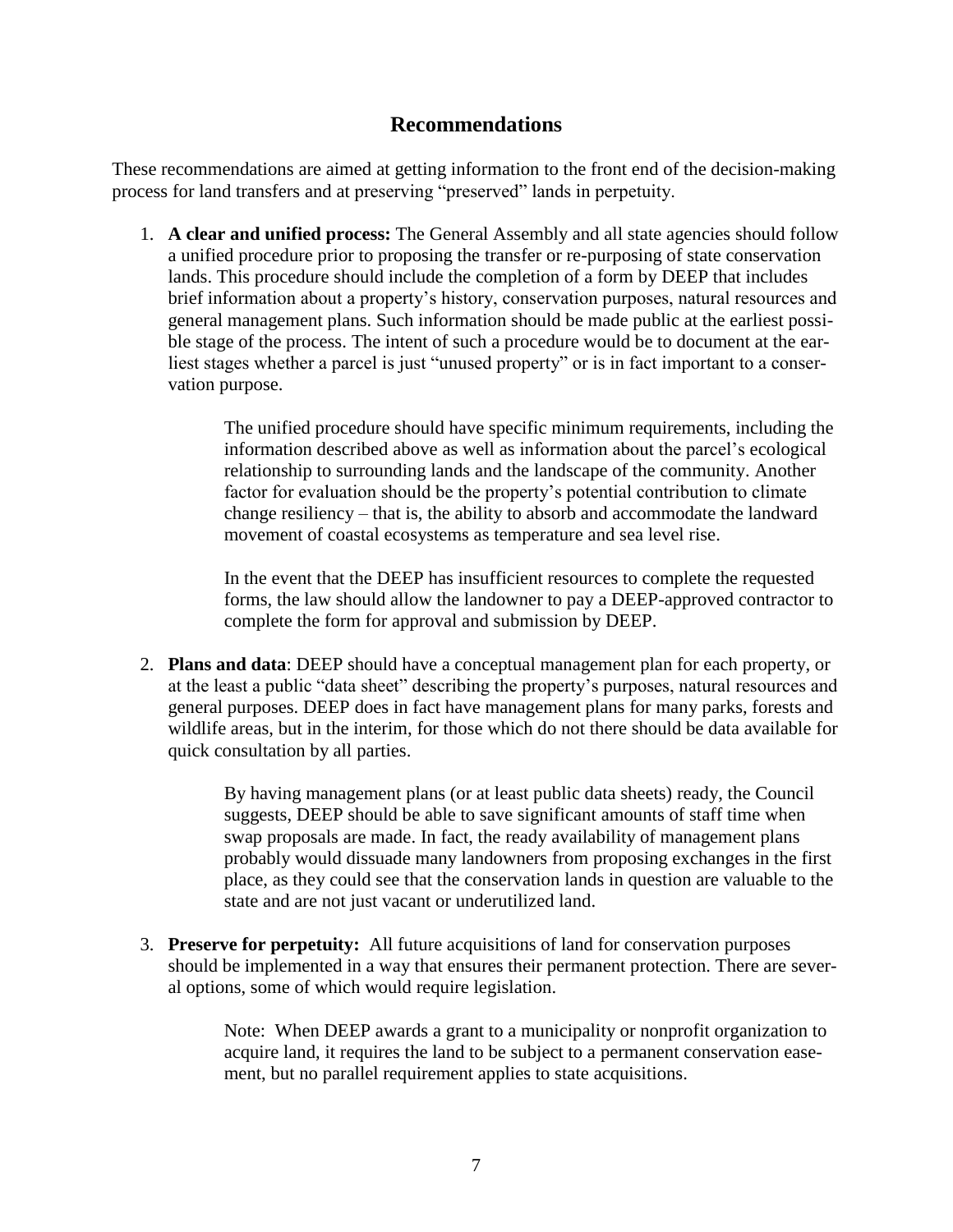- 4. **Lands of high conservation value**: DEEP should implement the provisions of Public Act 12-152 that require DEEP to develop a method for evaluating state lands (under the custody of any agency) to determine those of high conservation value. Lands already designated as state park, state forest, state wildlife management area or similar designations should be classified as lands of high conservation value by default (that is, without the necessity of additional analysis).
- 5. **Legislation:** The General Assembly should adopt legislation, as needed, to implement Numbers 1 and 3, above and to permanently protect lands of high conservation value as determined pursuant to Number 4, above.
- 6. **State Constitution:** The General Assembly should start the process for amending the Constitution of the State of Connecticut to state that (to borrow from, as a starting point, the Constitution of the State of New York), "the legislature shall provide for the acquisition of lands and waters… and the dedication of properties so acquired or now owned, which because of their natural beauty, wilderness character, or geological, ecological or historical significance, shall be preserved and administered for the use and enjoyment of the people. Properties so dedicated shall constitute the state nature and historical preserve and they shall not be taken or otherwise disposed of except by law enacted by two successive regular sessions of the legislature."
- 7. **Public notice and conservation easements**: The General Assembly should adopt legislation to guide the release or modification of any conservation easement that has been granted to a municipality. At a minimum, there should be a requirement for public notice and opportunity for public comment.
- 8. **State Forests and P.A. 490:** The General Assembly should adopt legislation that requires State Forest land to be classified automatically as forest land under P.A. 490, thereby removing the need for DEEP to spend limited resources completing the P.A. 490 classification process.
- 9. **Municipalities will help:** DEEP should enlist willing municipal conservation commissions to help document the extent and legal status of "protected open space" within their boundaries, perhaps using the data of the Protected Open Space Mapping project as the starting point. DEEP should consider offering incentives, such as bonus points on grant applications, to participating municipalities.

# **Footnotes**

1. S.A. 11-16, An Act Concerning the Conveyance of Certain Parcels of State Land and the Removal of Certain Traffic Signs.

2. S.A. 13-23, An Act Concerning the Conveyance of Certain Parcels of State Land, the Boundaries of Fenwick, the Validation of Certain Town Actions, the City Point Yacht Club and Wheeler Library.

3. From the deed recorded in the Haddam Town Clerk's Office, June 12, 2003, v. 263, p. 319.

4. Testimony of Jeff Pugliese, Director of Legislative Affairs at the Middlesex County Chamber of Commerce on Senate Bill 1196, March 21, 2011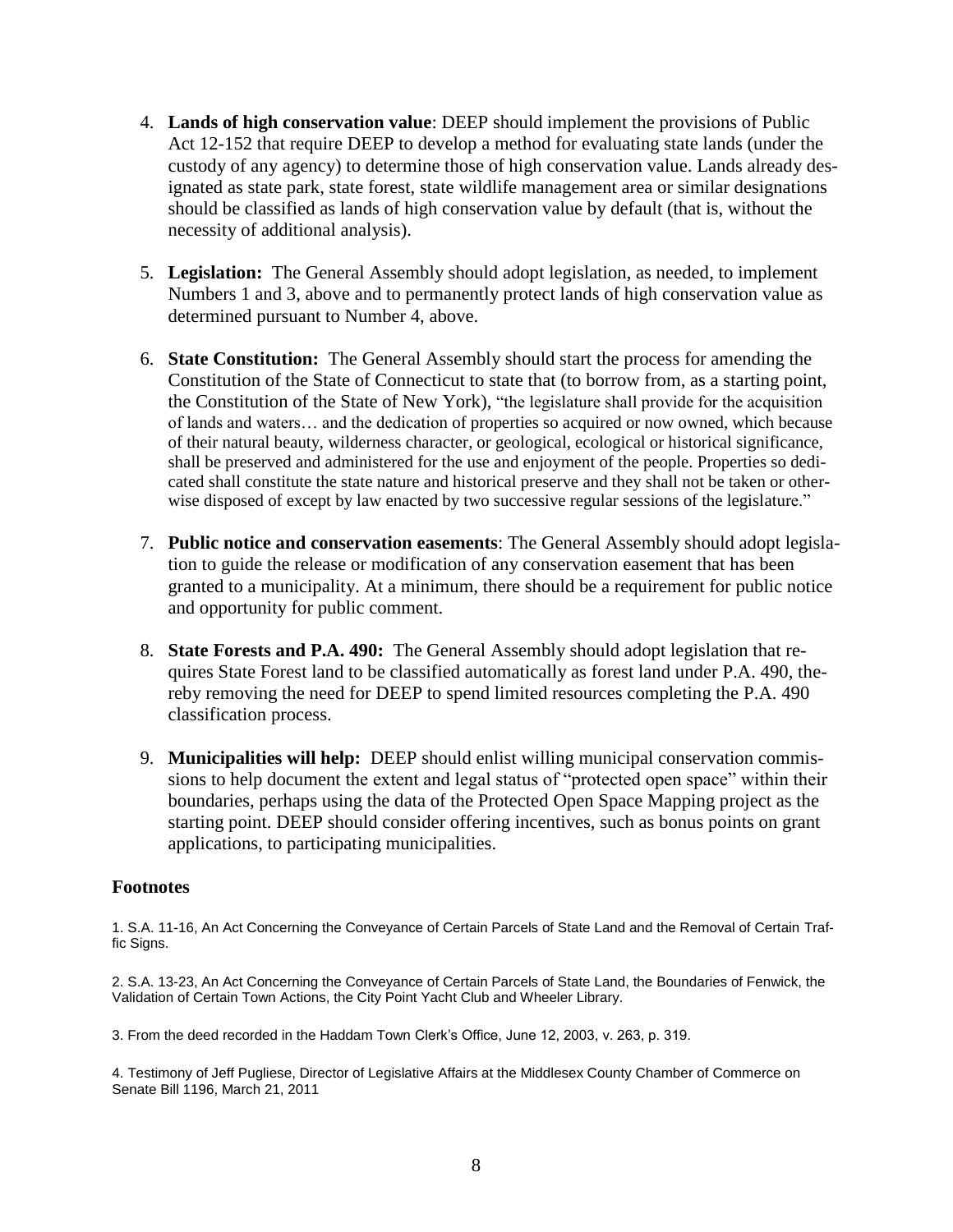5. Testimony of Steve Rocco, Architect, on Bill 5520, March 19, 2010.

6. DEEP Website[: http://www.ct.gov/deep/cwp/view.asp?a=2723&q=514596&deepNav\\_GID=1655](http://www.ct.gov/deep/cwp/view.asp?a=2723&q=514596&deepNav_GID=1655)

7. The Constitution of the State of New York, Article XIV, Section 4.

8. Scoping requirements are described in th[e Connecticut Environmental Policy Act.](http://www.ct.gov/ceq/cwp/view.asp?a=987&Q=249024&ceqNav=|) Scoping notices are published in the *[Environmental Monitor](http://www.ct.gov/ceq/cwp/view.asp?a=987&Q=249438&ceqNav=|)* which is published twice monthly by the Council on Environmental Quality. The *Environmental Monitor* also contains [additional information](http://www.ct.gov/ceq/cwp/view.asp?a=987&Q=249036&ceqNav=|) about the scoping process.

9. At least 70 requests for exchanges have been evaluated by DEEP since 2000, according to DEEP files. The General Assembly has considered numerous proposals for conveyance of DEEP lands.

10. "The average assessed value of houses is higher than those not overlooking DEP-managed parks and forests. Total estimates of the above average assessed values of residences overlooking DEP-managed venues to the states' property tax base are the \$143.1 to \$246.7 million. At current average property rates of 2.2%, this increase in assessed property values adds \$3.1 to \$5.4 million (2010\$) in annual government revenues. Attributable to DEP's husbanding of and long-term commitment to parks and forests green spaces, the above average assessment values annually enhance state and local government revenues indirectly via the tax system."

 From *The Economic Impact of State Parks, Forests and Natural Resources under the Management of Department of Environmental Protection* by Peter Gunther, Kathryn Parr, Marcello Graziano, Fred Carstensen, Connecticut Center for Economic Analysis, University of Connecticut, June 11, 2011.

11. CGS Section 22a-25: "Acquisition of land and waters. The Commissioner of Energy and Environmental Protection may acquire in the name of the state and for the benefit of the public, by purchase, lease, gift, devise or exchange, land, waters and rights in land or waters or interests therein, or may take the same by right of eminent domain in the manner provided in section 48-12 for any purpose or activity relating to or compatible with the functions of the Department of Energy and Environmental Protection."

12. P.A. 07-213, codified as Section 4b-47 of the Connecticut General Statutes.

13. Example: After publishing a notice in the *Environmental Monitor* of their intent to transfer out of state ownership the portion of the Norwich State Hospital property that was in Norwich (not Preston, where most of the former campus lay), state agencies received comments from a knowledgeable citizen about the environmental resources on the property. As a result, the Office of Policy and Management assigned permanent custody of the 13 acres to DEEP. (*Environmental Monitor*, December 21, 2010.)

14. Example: correspondence from Friends of Connecticut State Parks re: Hammonasset exchange: Excerpts of emails to CEQ from Eileen Grant, President, Friends of Connecticut State Parks:

June 21, 2013: "I would like to put on record with CEQ the strong opposition of the Friends of CT State Parks (and the Friends of Hammonasset) to the transfer itself and to the manner in which the forced transfer was engineered."

June 24, 2013: "Divestment of state park and forest lands is a matter of very great concern to our Friends organizations, not only because it is our stated mission to preserve these properties for perpetuity, but also because of the dramatically increasing investments our groups are making to enhance facilities and on occasion to purchase acreage for communal benefit…Our contributions are substantial. We donate 79,000 volunteer hours per year to buttress the System; these hours are conservatively valued at \$2.2 million per annum. In addition to our labor, Friends contribute cash, goods and land yearly. Since our first group's inception, our non-labor contributions total approximately \$8million. Our gifts of time and money come with a few strings attached; our expectation is that our contributions will not be wasted and that they will never be redirected for purposes other than those which benefit and service every Connecticut citizen visiting parks. Friends also expect that government will not decrease or diminish the value of the very assets we work so hard to enhance...The use of the Conveyance Bill to forcibly transfer state land betrays citizens' trust and neutralizes so many good people's best intentions. An undermining of those philanthropic impulses so sorely needed in our straitened economy is perhaps the most regrettable and damaging result of an action like this.

15. *Connecticut Climate Change Preparedness Plan* (pp. 51-64), Governor's Steering Committee on Climate Change, Adaptation Subcommittee, 2011; online at [http://www.ct.gov/deep/lib/deep/climatechange/connecticut\\_climate\\_preparedness\\_plan\\_2011.pdf](http://www.ct.gov/deep/lib/deep/climatechange/connecticut_climate_preparedness_plan_2011.pdf)